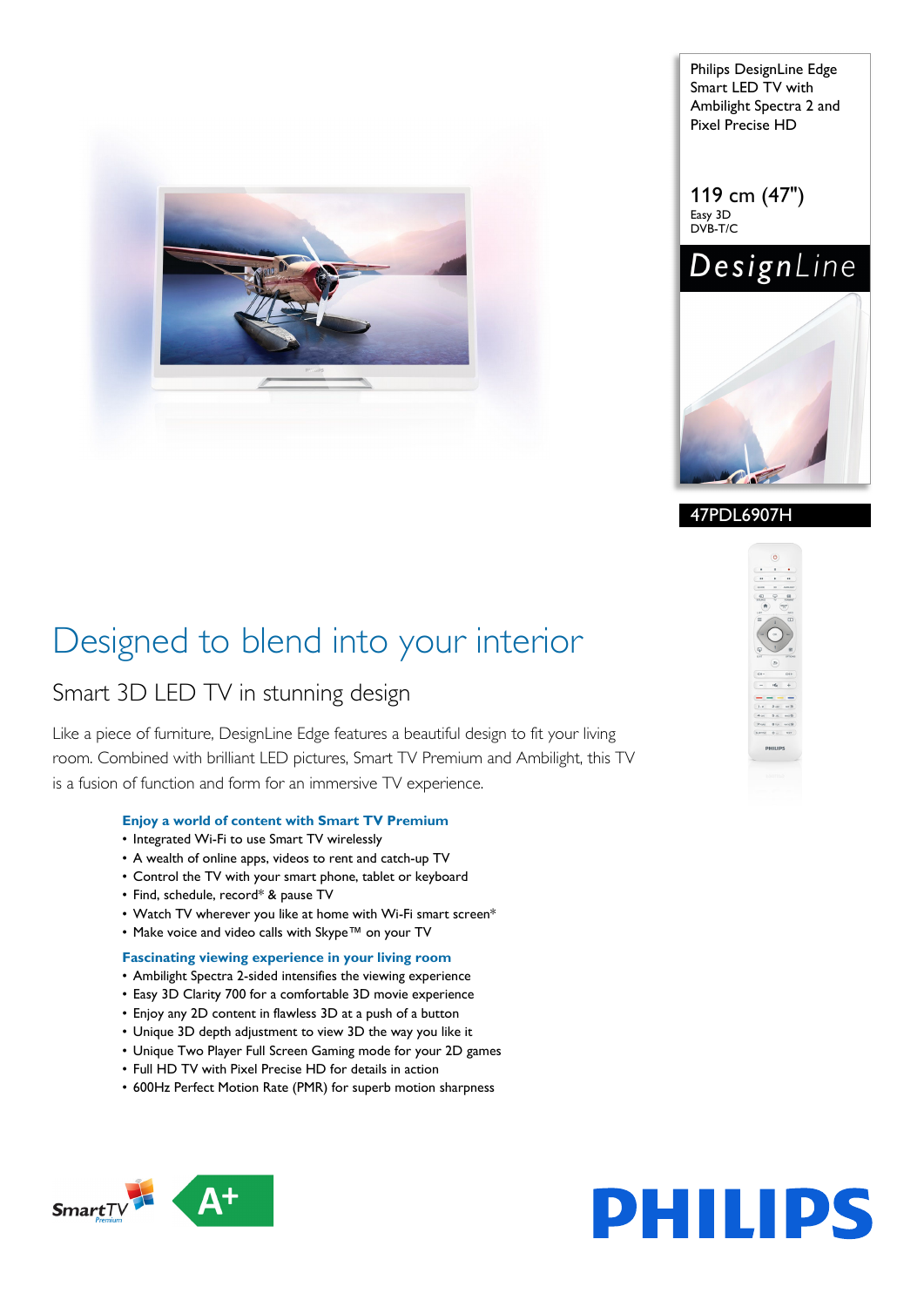# **Highlights**

### **Integrated Wi-Fi**



With integrated Wi-Fi in your Philips TV, you can access a world of content with Smart TV wirelessly at home.

### **Ambilight Spectra 2**



Add a new dimension to your viewing experience with Ambilight Spectra 2. This patented Philips technology enlarges the screen by projecting a glow of light from 2 sides of the back of the TV screen onto the surrounding wall. Ambilight automatically adjusts the color and brightness of the light to match the TV picture. Thanks to the walladaptive function, the color of the light is perfect, regardless of your wall color.

# **3D Conversion**

Watch your entire movie collection in vivid and flawless 3D – even old black-and-white classics. Philips offers real-time high-quality conversion of any 2D content at the push of a button. It ensures that subtitles are shown at a constant depth and that there are no errors such as the background appearing in the foreground.

# **3D Depth Adjustment**

Everyone perceives 3D differently. This is why Philips offers you the possibility of customizing the 3D depth level to your personal liking. The unique 3D depth adjustment allows you to choose the image depth that best suits the content on-screen and your personal preference. This also makes it more comfortable for your eyes. Now you can fully enjoy the 3D experience.

# **600Hz Perfect Motion Rate**

600Hz Perfect Motion Rate (PMR) creates extreme motion sharpness for clear and vibrant images in fast action movies. The new Philips PMR standard shows the combined visible effect of the fastest panel refresh rate, Perfect Natural Motion and unique processing formula, for unprecedented motion sharpness.

# **Skype™ on your TV**

Add a new dimension to your calls and share experiences with the people that matter to you, wherever they are. With Skype™ on your TV, make voice and video calls from your living room. Just plug in the optional Philips TV camera (PTA317/00) to your TV and enjoy excellent video and sound quality from the comfort of your couch.

# **Two Player Full Screen Gaming**

With Philips Two Player Full Screen Gaming glasses (PTA436/00), your TV can deliver the ultimate Two Player Full Screen Gaming experience. In 2D two-player games, each

gamer usually sees their game on half the screen. Using 3D technology, each player can now enjoy the game in 2D in full screen at the same time.



# **Smart TV Premium**

A world of content for you. Enjoy the freedom to watch your program on a tablet, smart phone or TV. With the new Smart TV home screen, access a broad selection of apps easily. With Wi-Fi smart screen\*, your iPhone/ iPad interacts wirelessly with your Philips Smart LED TV so that you can easily pull digital TV towards the device and enjoy your favorite shows anywhere at home! Also, you can pause your TV program easily - simply connect a USB hard disk to your TV and record digital TV broadcasts.

# **Philips MyRemote App**

The Philips MyRemote App is a smart app to organize your TV viewing experience around you.

Enjoy a great variety of possibilities: browse through the Program Guide on your tablet whilst watching TV. Additional features like easy text entry, volume and program control as well as pushing pictures, videos or music to your TV really turn your smart devices into smart remote controls. Download the MyRemote App now from the iTunes App Store or Android Market.